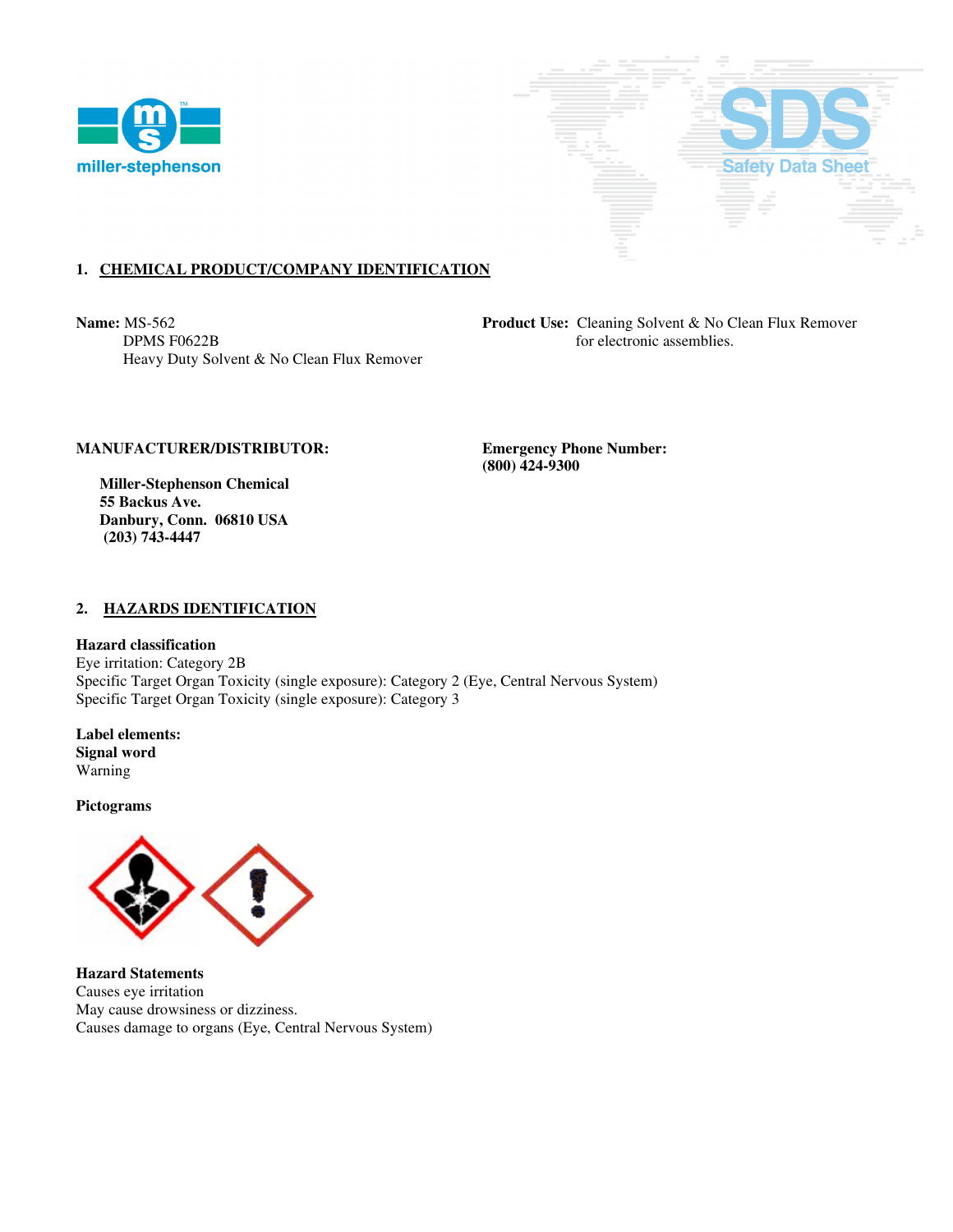### **Precautionary Statements**

Do not breathe mist/vapors/spray. Wash skin thoroughly after handling. Do not eat, drink, or smoke when using this product. Use only outdoors or in a well-ventilated area. IF INHALED: Remove victim to fresh air and keep at rest in a position comfortable for breathing. Call a POISON CENTER or doctor/ physician, if you feel unwell. IF IN EYES: Rinse cautiously with water for several minutes. Remove contact lenses, if present and easy to do. Continue rinsing. IF exposed or concerned: Call a doctor. If eye irritation persists: Get medical attention. Store in a well-ventilated place. Keep container tightly closed. Dispose of contents/ container in accordance with local, regional, national, and international regulations.

## **Other Hazards**

In use, may form flammable/explosive vapor-air mixture.

Vapors are heavier than air and can cause suffocation by reducing oxygen available for breathing. Misuse or intentional inhalation abuse may lead to death without warning symptoms, due to cardiac effects.

# **3. INGREDIENTS**

| <b>Material</b> (s)                      | CAS No.     | Approximate $\%$ |
|------------------------------------------|-------------|------------------|
| $1,1,1,2,2,3,4,5,5,5$ -Decafluoropentane | 138495-42-8 | 32 - 38          |
| Trans, 1, 2-Dichloroethylene             | 156-60-5    | $52 - 58$        |
| Methanol                                 | 67-56-1     | $8 - 12$         |

#### **4. FIRST AID MEASURES**

**Inhalation:** Remove patient to fresh air. Get medical attention.

- **Eye:** Immediately flush eyes with plenty of water for at least 15 minutes. If easy to do, remove contact lenses. Continue to rinse. Get medical attention.
- **Skin:** Immediately flush skin with plenty of water. Remove contaminated clothing and shoes. Wash clothing before use. Thoroughly clean shoes before reuse. Get medical attention.
- **Oral:** DO NOT induce vomiting. Get medical attention. Rinse mouth thoroughly with water. Never give anything by mouth to an unconscious person.

#### **Most important symptoms/effects, acute and delayed:** May cause cardiac arrhythmia.

Skin contact may provoke the following symptoms: Dermatitis, Discomfort, Pain, Redness, Rash, Itching, Swelling of tissue, Eye damage

Eye contact may provoke the following symptoms: Irritation, Pain, Tearing, Swelling of tissue, Redness, Impairment of vision, Discomfort

Inhalation may provoke the following symptoms: Eye damage

Effects of breathing high concentrations of vapor may include: Tiredness, Drowsiness, Central nervous system effects, Convulsions Adverse effects from repeated inhalation may include central nervous system effects

Ingestion may provoke the following symptoms: Lack of coordination, Narcosis, Eye damage

Aspiration may cause pulmonary edema and pneumonitis.

Causes eye irritation.

May cause drowsiness or dizziness. May cause damage to organs.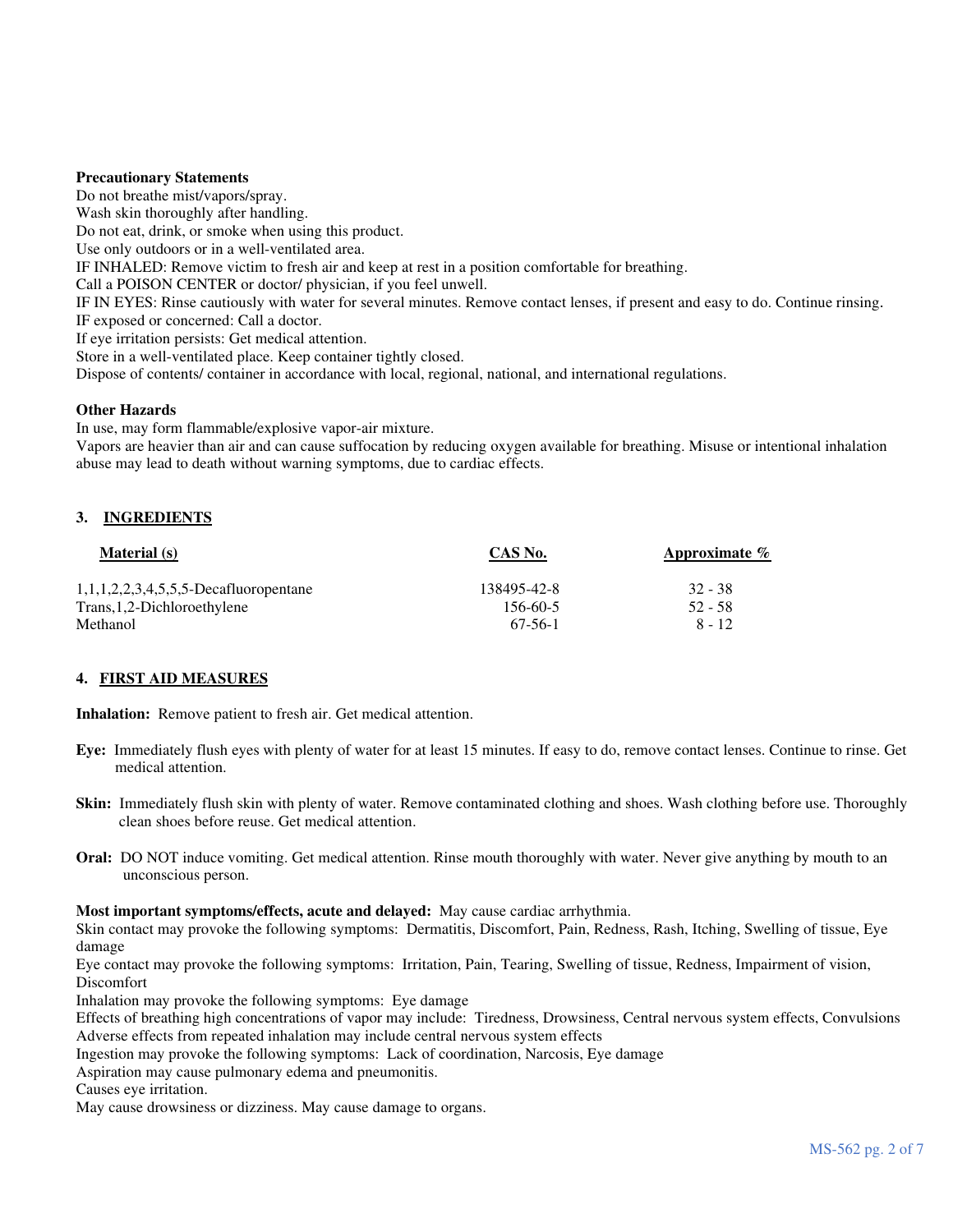**Notes to Physician:** Because of possible disturbances of cardiac rhythm, catecholamine drugs, such as epinephrine, that may be used in situations of emergency life support should be used with special caution.

## **5. FIRE FIGHTING MEASURES**

**Flammability:** This product is not flammable. Does not flash (TCC).

**Suitable Extinguishing Media:** Water spray, Alcohol-resistant foam, Dry chemical, Carbon dioxide (CO2)

**Unsuitable extinguishing media:** None known.

**Special hazards:** Vapors may form explosive mixture with air. Exposure to combustion products may be hazardous to health. Hazardous combustion products: Hydrogen fluoride, Carbonyl fluoride, Carbon oxides, Chlorine compounds.

**Special Fire Fighting Instruction:** In the event of fire, wear self-contained breathing apparatus. Use personal protective equipment.

**Further information:** Use extinguishing measures that are appropriate to local circumstances and the surrounding environment. Evacuate personnel to safe areas. Cool containers with water spray. Remove undamaged containers from fire area if it is safe to do so.

## **6. ACCIDENTAL RELEASE MEASURES**

**Personal precautions, protective equipment and emergency procedures:** Evacuate personnel to safe area. Ventilate area, especially low or enclosed places where heavy vapors might collect. In case of insufficient ventilation, wear suitable respiratory equipment.

**Environmental precautions:** Discharge into the environment must be avoided. Prevent further leakage or spillage if safe to do so. Prevent spreading over a wide area (e.g.by containment or barriers). Retain and dispose of contaminated wash water. Local authorities should be advised if significant spillages cannot be contained.

**Spill Cleanup**: Contain spillage, and then collect with non-combustible absorbent material, (e.g. sand, earth, diatomaceous earth, vermiculite) and place in container for disposal according to local / national regulations.

## **7. HANDLING AND STORAGE**

**Handling:** If sufficient ventilation is unavailable, use local exhaust ventilation. Use only in an area equipped with explosion-proof exhaust ventilation, if advised by assessment of the local exposure potential. Keep away from heat and sources of ignition. Take precautionary measures against static discharges. Do not eat, drink, or smoke. Do not swallow. Avoid contact with skin, eyes, or clothing. Wash thoroughly after handling.

**Storage Conditions**: Store in a clean, dry, well-ventilated place. Do not store near sources of ignition, heat, in direct sunlight or where temperatures exceed 46°C (115°F). Take care to prevent spills, waste and minimize release to the environment.

### **8. EXPOSURE CONTROLS/PERSONAL PROTECTION**

| <b>Exposure Limits:</b>                           | TLV (ACGIH)     | PEL (OSHA)      |
|---------------------------------------------------|-----------------|-----------------|
| $1, 1, 1, 2, 2, 3, 4, 5, 5, 5$ -Decafluoropentane | Not Established | Not Established |
| Trans, 1, 2-Dichloroethylene                      | 200 ppm, TWA    | 200 ppm, TWA    |
| Methanol                                          | $200$ ppm, TWA  | $200$ ppm, TWA  |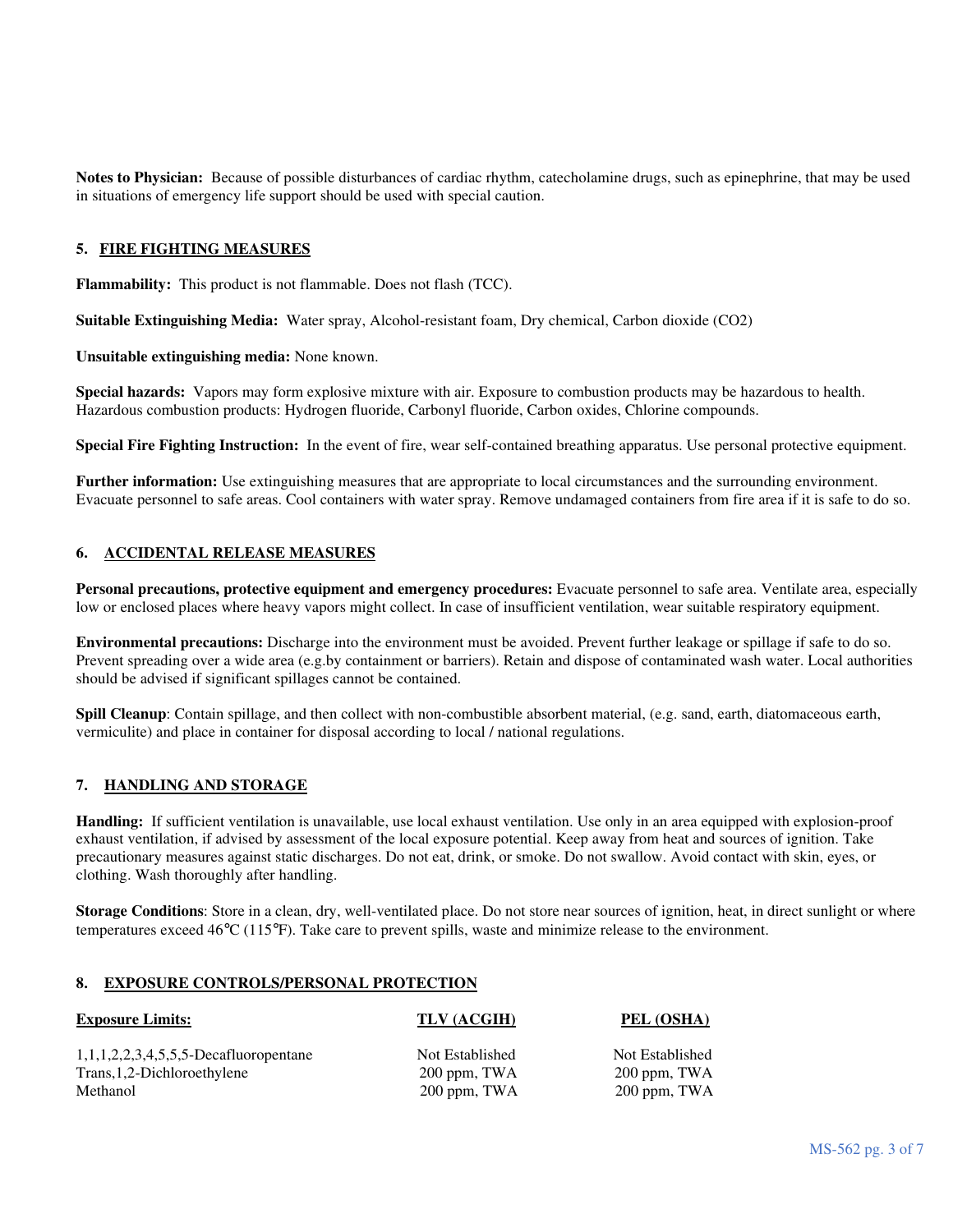**Respiratory Protection:** General and local exhaust ventilation is recommended to maintain vapor exposures below recommended limits. Where concentrations are above recommended limits or are unknown, appropriate respiratory protection should be worn. Follow OSHA respirator regulations (29 CFR 1910.134) and use NIOSH/MSHA approved respirators. Protection provided by air purifying respirators against exposure to any hazardous chemical is limited. Use a positive pressure air supplied respirator if there is any potential for uncontrolled release, exposure levels are unknown, or any other circumstance where air purifying respirators may not provide adequate protection

**Eye Protection:** Avoid eye contact. Use chemical goggles or safety glasses with side shields.

**Skin Protection:** Avoid contact with skin. Use gloves impervious to this material (eg. Viton) when prolonged or frequently repeated contact occurs. For special applications, we recommend clarifying the resistance to chemicals of the aforementioned protective gloves with the glove manufacturer. Wash hands before breaks and at the end of workday. Breakthrough time is not determined for the product. Change gloves often.

**Hygiene measures:** Do not eat or drink when using this product. Wash exposed areas thoroughly with soap and water.

# **9. PHYSICAL AND CHEMICAL PROPERTIES**

| <b>Boiling Point: 99°F/37°C</b>              | <b>Percent Volatile by Volume: 100</b> |
|----------------------------------------------|----------------------------------------|
| <b>Density:</b> 1.25 g/cc $\omega$ 77°F/25°C | Vapor Pressure: N.A.                   |
| Vapor Density (Air=1): $>1$                  | Solubility in $H_2O$ : N.A.            |
| <b>pH</b> Information: Neutral               | Evaporation Rate $(CC14=1)$ : N.A.     |
| <b>Form:</b> Liquid                          | <b>Appearance:</b> Clear               |
| <b>Color:</b> Colorless                      | <b>Odor:</b> Ethereal                  |

# **10. STABILITY AND REACTIVITY**

**Reactivity:** Not classified as a reactivity hazard

**Chemical stability:** Stable at normal ambient conditions.

**Possibility of hazardous reactions:** Vapors may form flammable mixture in air.

**Material and Conditions to Avoid:** None known.

**Decomposition:** No hazardous decomposition products are known.

# **11. TOXICOLOGICAL INFORMATION**

# **1,1,1,2,2,3,4,5,5,5-Decafluoropentane**

**Information on likely routes of exposure:** Inhalation, Skin contact, Ingestion, Eye contact **Acute Oral:** LD50: > 5000 mg/kg in rats **Acute Inhalation (vapor):** 4 hour LC50: 114 mg/l in rats **Acute Dermal:** LD50: > 5000 mg/kg in rats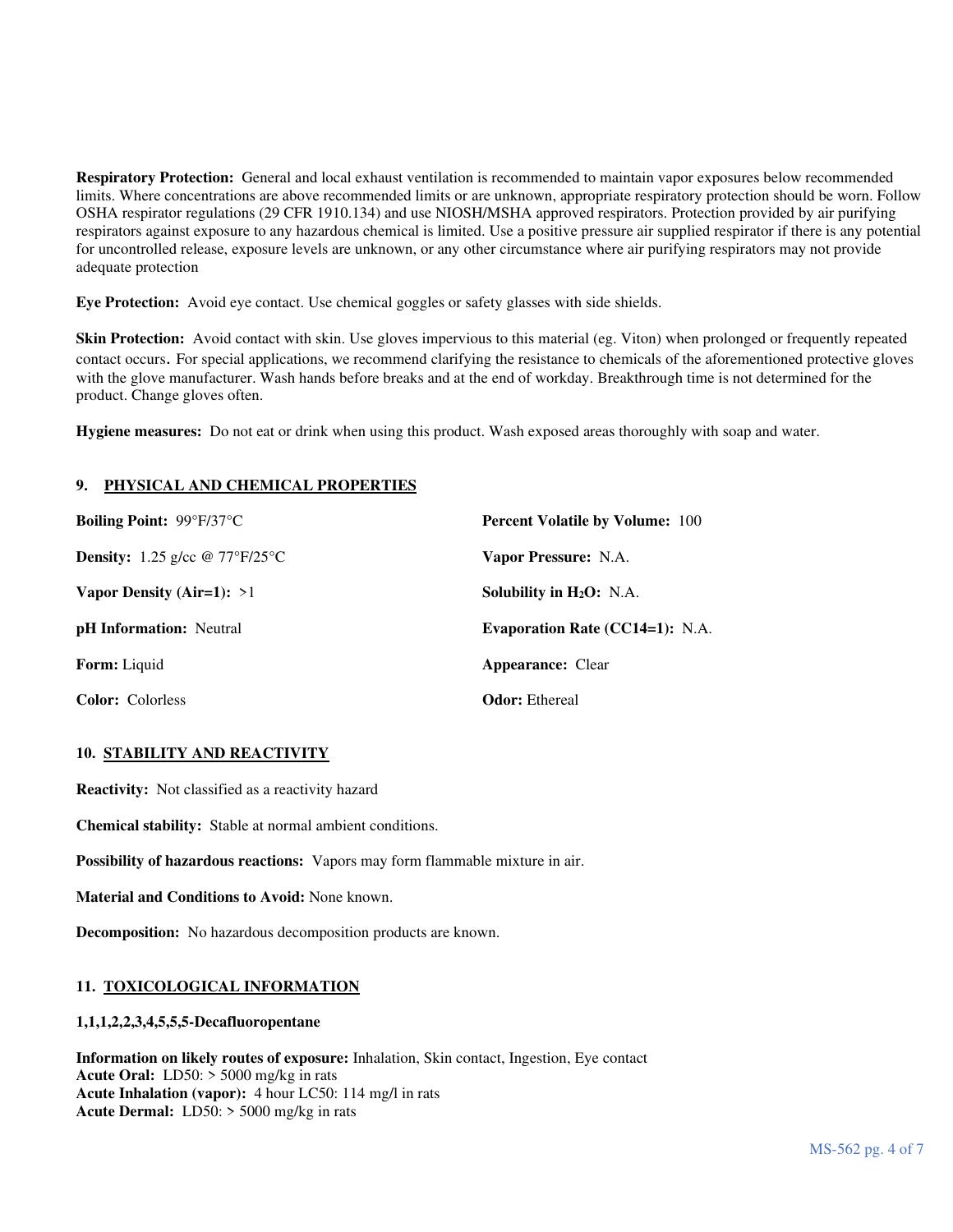**Skin Corrosion/Irritation:** No skin irritation in rabbits. **Serious Eye Irritation/ Eye Irritation:** No eye irritation in rabbits. **Skin Sensitization:** No skin sensitization in Guinea pigs. **Respiratory Sensitization:** Not classified based on available information. **Germ Cell Mutagenicity:** Weight of evidence does not support classification as a germ cell mutagen. **Carcinogenicity:** Not classified based on available information. **Reproductive toxicity:** Weight of evidence does not support classification as a germ cell mutagen. **STOT-single exposure:** Not classified based on available information. **STOT-repeated exposure:** No significant health effects observed in animals at concentrations of 1mg/l/6h/d or less. **Aspiration toxicity:** Not classified based on available information.

## **Trans-1,2-Dichloroethylene**

**Acute Oral:** LD50: 7902 mg/kg in rats. Method: OECD Test Guideline 420

**Acute Dermal:** LD50: > 5,000 mg/kg in rabbits. Method: OECD Test Guideline 402

**Acute Inhalation:** 4 hour LC50: 95.5 mg/l in rats. Test atmosphere: vapor. Method: OECD Test Guideline 403

**Skin Corrosion/Irritation:** Mild skin irritation in rabbits. Method: OECD Test Guideline 404

**Serious Eye Irritation/ Eye Irritation:** Eye irritation in rabbits. Reversing within 7 days. Method: OECD Test Guideline 405 **Skin Sensitization:** Not classified based on available information.

**Respiratory Sensitization:** Not classified based on available information.

**Germ Cell Mutagenicity:** In vitro and In vivo – Not Mutagenic. Weight of evidence does not support classification as a germ cell mutagen.

**Carcinogenicity:** Not classified based on available information.

**Reproductive toxicity:** Embryo-fetal development: Negative in rat by inhalation. Method: OECD Test Guideline 414

**STOT-single exposure:** May cause drowsiness and dizziness.

**STOT-repeated exposure:** No significant health effects observed in animals at concentrations of 250 ppmV/6h/d or less by inhalation. **Aspiration toxicity:** Not classified based on available information.

# **Methanol**

**Inhalation Acute toxicity:** 3mg/l estimated, 4 hours (vapor). Method: Expert judgement. (Based on harmonized classification in EU regulation 1272/2008, Annex VI)

**Dermal Acute toxicity:** 300 mg/kg, (estimated in humans)

**Oral Acute Toxicity:** 300 mg/kg, (estimated in humans)

**Skin Corrosion/Irritation:** No irritation, Rabbit

**Serious Eye Irritation/ Eye Irritation:** No irritation, Rabbit

**Skin sensitization:** Negative in Guinea pig (Maximization Test)

**Respiratory Sensitization:** Not classified based on available information.

Germ Cell Mutagenicity: Genotoxicity in vivo and vitro tests were negative.

**Carcinogenicity:** Negative in Mouse, 18 months (inhalation-vapor).

**Reproductive Toxicity:** Fertility/early embryonic development - Negative in Mouse (ingestion)

Embryo-fetal development - Positive in Mouse (ingestion). The effects were seen only at maternally toxic doses.

**STOT-single exposure:** May cause damage to organs (Eyes, Central Nervous System)

**STOT-repeated exposure:** NOEL: 1.06 mg/l (90 days, Inhalation) in rats

**Aspiration toxicity:** Not classified based on available information.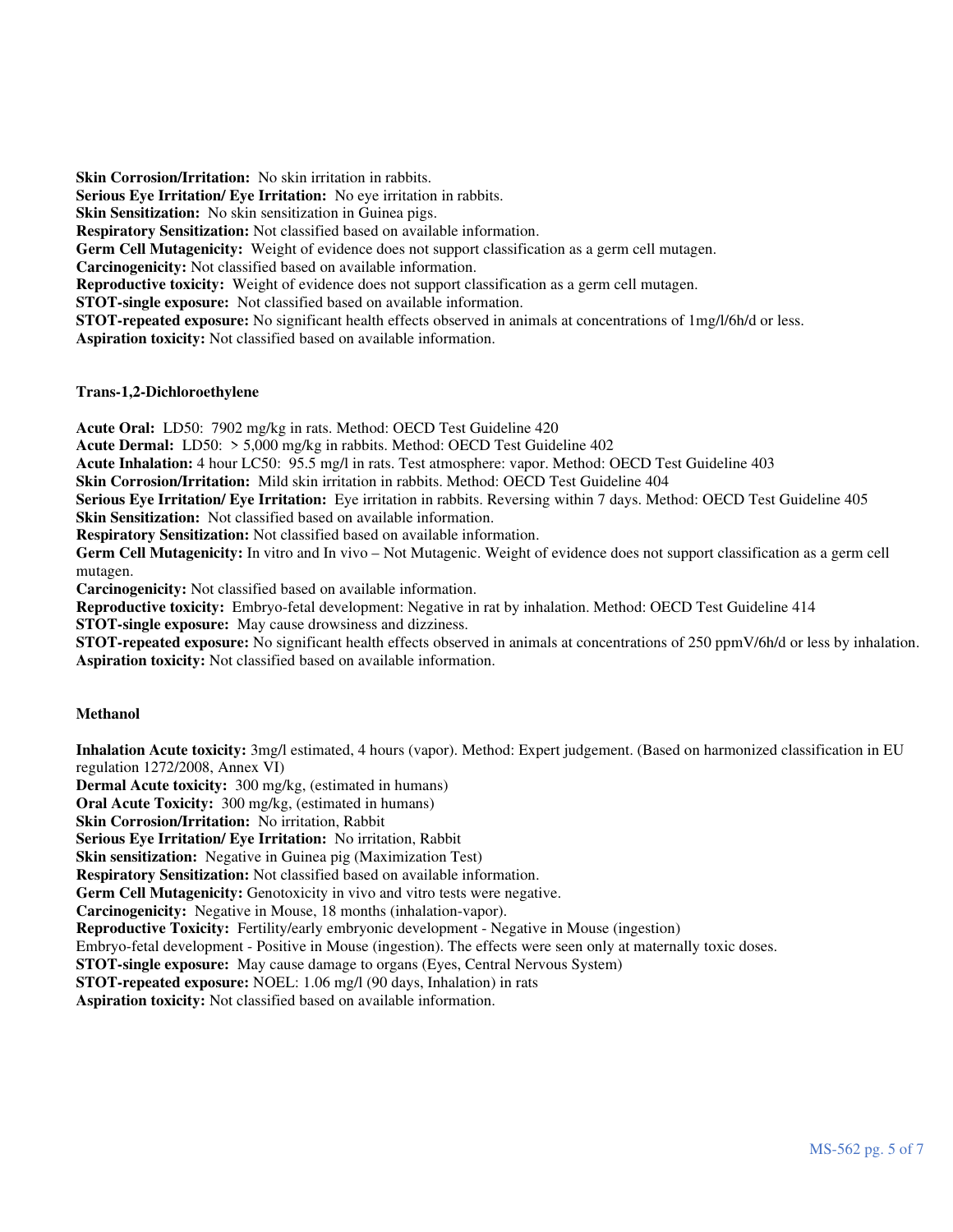# 12. ECOLOGICAL INFORMATION

## **1,1,1,2,2,3,4,5,5,5-Decafluoropentane**

96 hour LC50 in Oncorhynchus mykiss (rainbow trout): 13.9 mg/l 96 hour LC50 in Pimephales promelas (fathead minnow): 27.2 mg/1 96 hour LC50 in Danio rerio (zebra fish): 13 mg/l 48 hour LC50 in Daphnia magna (Water flea): 11.7 mg/l 72 hour EC50 in Pseudokirchneriella subcapitata (Green algae): >120 mg/l 21 days NOEC in Daphnia magna (Water flea): 1.72 mg/l

**Biodegradability:** Not readily biodegradable. **Bioaccumulative potential:** Bioaccumulation is unlikely. **Mobility in soil:** No data available

#### **Trans-1,2-Dichloroethylene**

96 hour LC50 in Lepomis marochirus (Bluegill sunfish): 135 mg/l. Based on data from similar materials. 48 hour EC50 in Daphnia magna (Water flea): 220 mg/l. Method: EPA-660/3-75-009 72 hour EC50 in Pseudokirchneriella subcapitata (Green algae): 36.36 mg/l. Method: OECD Test Guideline 201

**Biodegradability:** Not readily biodegradable. Method: OECD Test Guideline 301D **Bioaccumulative potential:** Partition coefficient: n-octanol/water: log Pow: 2.06

#### **Methanol**

96 hour LC50 in Lepomis marochirus (Bluegill sunfish): 15,400 mg/l 48 hour EC50 in Daphnia magna (Water flea): >10,000 mg/l 96 hour EC50 in Pseudokirchneriella subcapitata (Green algae): 22,000 mg/l 200 hour NOEC in Oryzias latipes (Orange-red killfish): 15,800 mg/l

**Biodegradability:** Readily biodegradable. 95% biodegradable in 20 days **Bioaccumulative potential:** Bioconcentration factor (BCF): <10 in Leuciscus idus (Golden orfe). Partition coefficient: noctanol/water: log Pow: -0.77

# **13. DISPOSAL CONSIDERATIONS**

Comply with federal, state and local regulations. Remove to a permitted waste disposal facility.

#### **14. TRANSPORT INFORMATION**

**U.S. DOT** Not Regulated

**IATA** Not Regulated

 **IMDG** Not Regulated